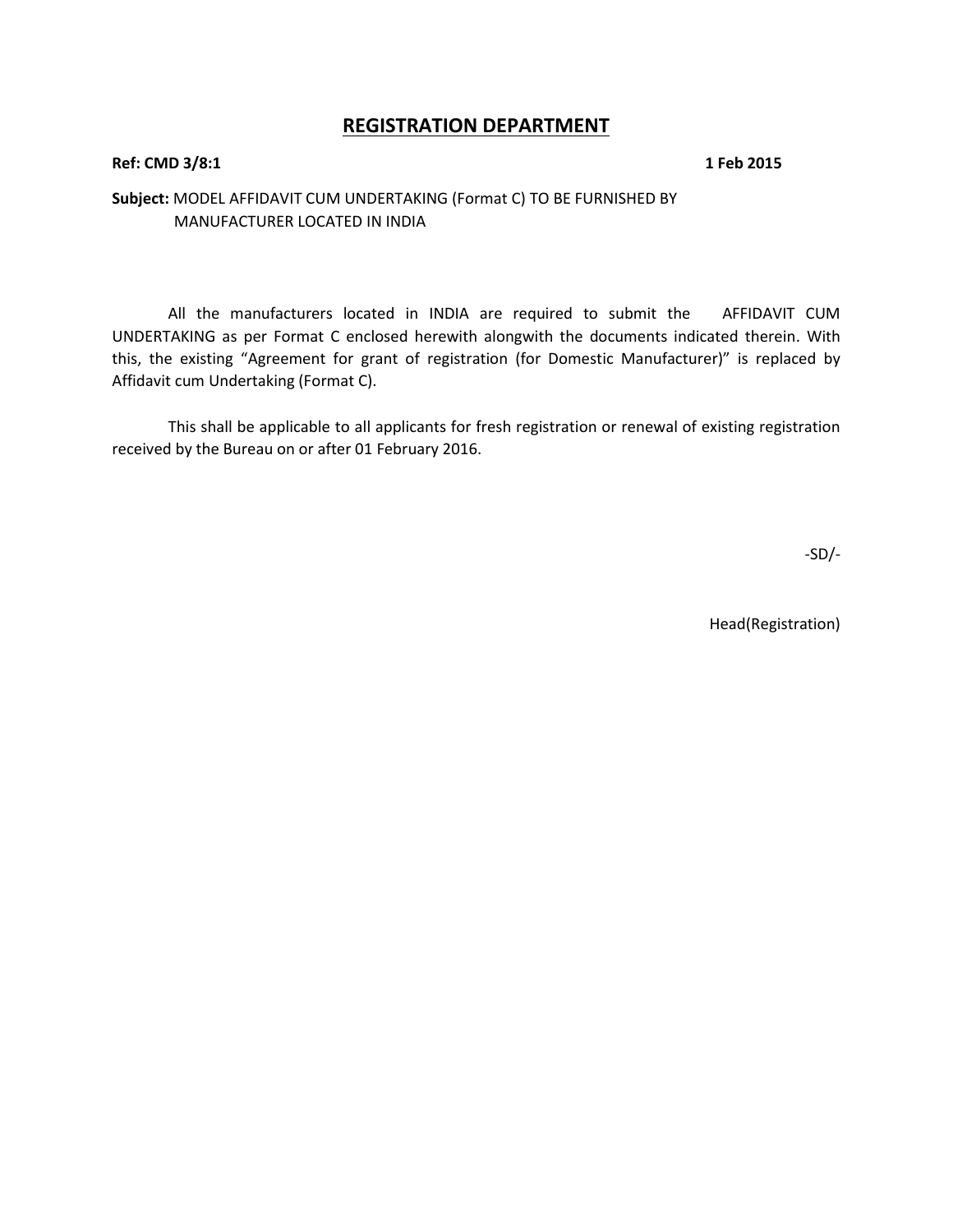# **Format C**

# **MODEL AFFIDAVIT CUM UNDERTAKING**

## **(TO BE FURNISHED BY MANUFACTURER LOCATED IN INDIA, BEFORE GRANT OF REGISTRATION)**

(On Rs 100/- non-judicial stamp paper, duly notarized)

I, ………………………., aged about ……… years, by occupation CEO/MD/Proprietor/authorized employee (designation…………..) of M/s ……………………………, having its Registered Office/Head Office at …………………… (complete address) and manufacturing unit located at …………………………………………(complete address), do hereby solemnly affirm and declare as under:

- 1. That I have been duly authorized to give this affidavit cum undertaking (authorization appended herewith).
- 2. That M/s ……………………………… does hereby undertake to meet all liabilities and obligations with respect to the BIS Act, 1986, and the Rules and Regulations framed thereunder, for the purpose of all Registrations granted / to be granted by BIS. M/s ……………………………… further undertakes that this undertaking shall not be revoked during the operation of any of the Registrations without prior consent of the Bureau.
- 3. That without prejudice to the generality of the foregoing declaration, M/s ……………………………… accepts and undertakes to be responsible for compliance of all terms and conditions of the Registrations and to be liable to meet all outstanding financial dues to BIS that may arise at any stage in connection with any of the Registrations.
- 4. That M/s ……………………………… accepts and undertakes full liability in case of violation of any provision of the BIS Act, 1986, or the Rules and Regulations framed thereunder, arising out of any act or omission.
- 5. That I declare that M/s ……………………………… has no commercial or business relationship with any laboratory affecting the interest of BIS and that it will not engage in any activity that is in conflict with the interest of BIS in general and the Registration Scheme in particular. I fully understand that any violation of this may lead to cancellation of the Registrations, apart from other actions as per law.